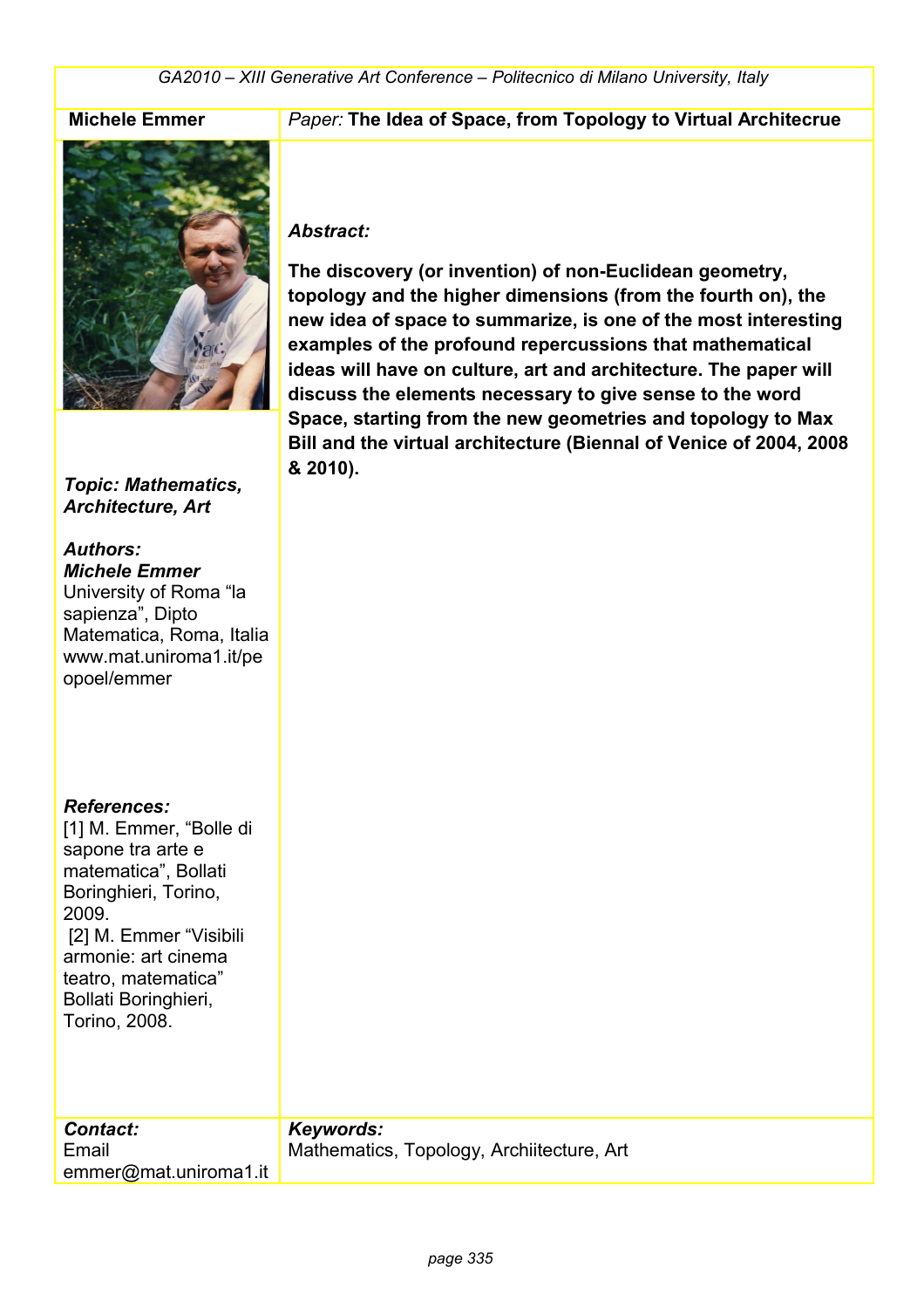# **The idea of Space, from Topology to Virtual Architecture**

**Prof. M. Emmer** *Department of Mathematics, Università "La Sapienza", Roma, Italy [www.mat.uniroma1.it/people/emmer](http://www.mat.uniroma1.it/people/emmer) email:emmer@mat.uniroma1.it*

*Abstract:* The discovery (or invention) of non-Euclidean geometry, topology and the higher dimensions (from the fourth on), the new idea of space to summarize, is one of the most interesting examples of the profound repercussions that mathematical ideas will have on culture, art and architecture. The paper will discuss the elements necessary to give sense to the word Space, starting from the new geometries and topology to Max Bill and the virtual architecture (Biennal of Venice of 2004, 2008 & 2010).

### **1. Introduction**

In the second half of the 19th century geometry had mutated significantly. In a letter of December 1799 Gauss wrote to Farkas Bolyai on his tentative to prove the Fifth Postulate of the Elements of Euclid: "My works are very advanced but the way in which I am moving is not conducing to the aim I am looking for, and that you say to have reached. It rather seems to put in doubt the exactness of geometry." Gauss never published his results on this particular topic in his lifetime. In 1827 he published the "Disquisitiones generales circa superficies curves" in which he introduce the idea of studying the geometry of a surface in a "local way" without minding its immersion in a three dimensional space, studying the invariant properties of the surfaces. Between 1830 and 1850 Lobacevskij and Bolyai built the first examples of non-Euclidean geometry, in which the famous fifth postulate by Euclid was not valid. For some years non-Euclidean geometry remained marginal to the field, a sort of unusual and curious form, until it was incorporated into and became an integral part of mathematics through the general ideas of G.F.B. Riemann (1826- 1866). In 1854 Riemann held his famous dissertation entitled *Ueber die Hypothesen welche der Geometrie zur Grunde liegen* (On the hypotheses which lie at the foundation of geometry) before the faculty of the University of Göttingen (it was not published until 1867). In his presentation Riemann held a global vision of geometry as the study of varieties of any dimension in any kind of space. According to Riemann, geometry didn't necessarily need to deal with points or space in the traditional sense, but with sets of ordered n-ples.

In 1872 in his inauguration speech after becoming professor at Erlangen (known as the *Erlangen Program*), Felix Klein (1849-1925) described geometry as the study of the properties of figures with invariant character in respect to a particular group of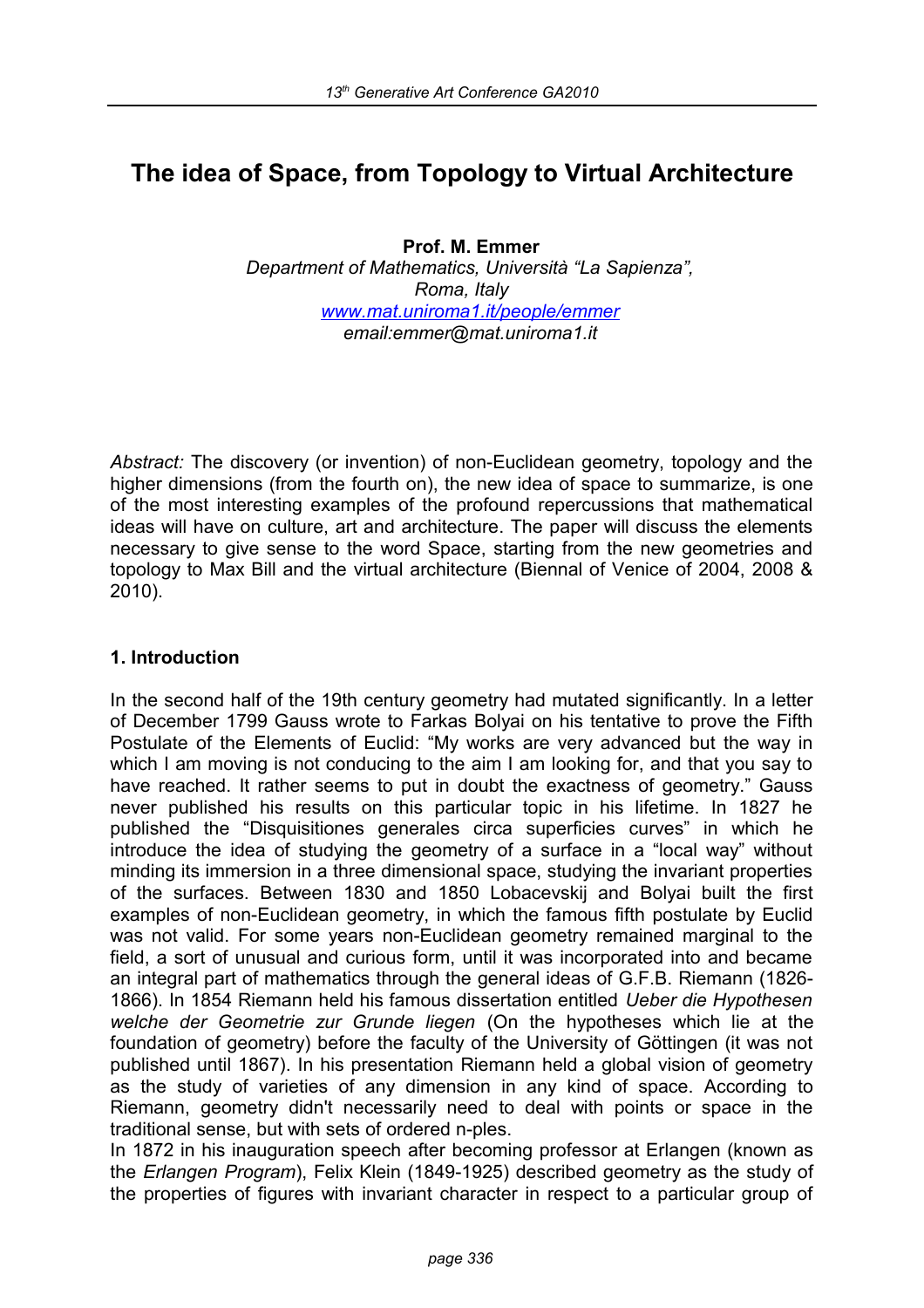transformations. Consequently each classification of the groups of transformations became a codification of the different types of geometry. For example, Euclidean plane geometry is the study of the properties of the figures that remain invariant in respect to the group of rigid transformations of the plane, which is formed by translations and rotations.

# **2.SPACE IS MATHEMATICS**

Jules Henri Poincaré held that "the geometrical axioms are neither synthetic a priori intuitions nor experimental facts. They are conventions. Our choice among all possible conventions is guided by experimental facts; but it remains free, and is only limited by the necessity of avoiding every contradiction, and thus it is that postulates may remain rigorously true even when the experimental laws, which have determined their adoption, are only approximate.

Poincaré, in *Analysis Situs* (Latin translation of the Greek), published in 1895, is also responsible for the official birth of the sector of mathematics that today is called *Topology*. Poincaré defined topology as the science that introduces us to the qualitative properties, of geometric figures not only in ordinary space, but also in more than 3-dimensional space. Adding the geometry of complex systems, fractal geometry, chaos theory and all of the "mathematical" images discovered (or invented) by mathematicians in the last thirty years using computer graphics, it is easy to see how mathematics has contributed to changing our concept of space - the space in which we live and the idea of space itself. Because mathematics is not merely a means of measurement in recipes, but has contributed, if not determined, the way in which we understand space on earth and in the universe.

It is interesting to note that the study of contemporary architecture begins with the instruments that mathematics and science make possible; more than technical instruments, cultural instruments. It is important to mention that the discovery (or invention) of non-Euclidean geometry and of the higher dimensions (from the fourth on), the new idea of space to summarize, is one of the most interesting examples of the profound repercussions that mathematical ideas will have on humanistic culture and on art. [1], [2], [3]

# **3. TOPOLOGY**

Poincaré defined topology as the science that introduces us to the qualitative properties of the geometric figures not only in ordinary space but also in more than 3 dimensional space.Thus topology is the study of the properties of geometric figures that, undergoing intense distortions which cause them to lose all of their metric and projective qualities, for example shape and size, are still invariant. In other words, the geometrical figures maintain their qualitative properties. We can consider figures that are made of materials that can be arbitrarily deformed, that cannot be lacerated or welded: there are properties that these figures conserve even when they are deformed.

In 1858 the German mathematician and astronomer August Ferdinand Moebius described for the first time in a work presented to the Academy of Sciences in Paris a new surface of three-dimensional space, a surface that is known today as the *Moebius Strip*. In his work Moebius described how to build (quite simply) the surface that bears his name. Among other things, the Moebius Strip is the first example of a non-orientable surface – it is impossible to distinguish between two faces.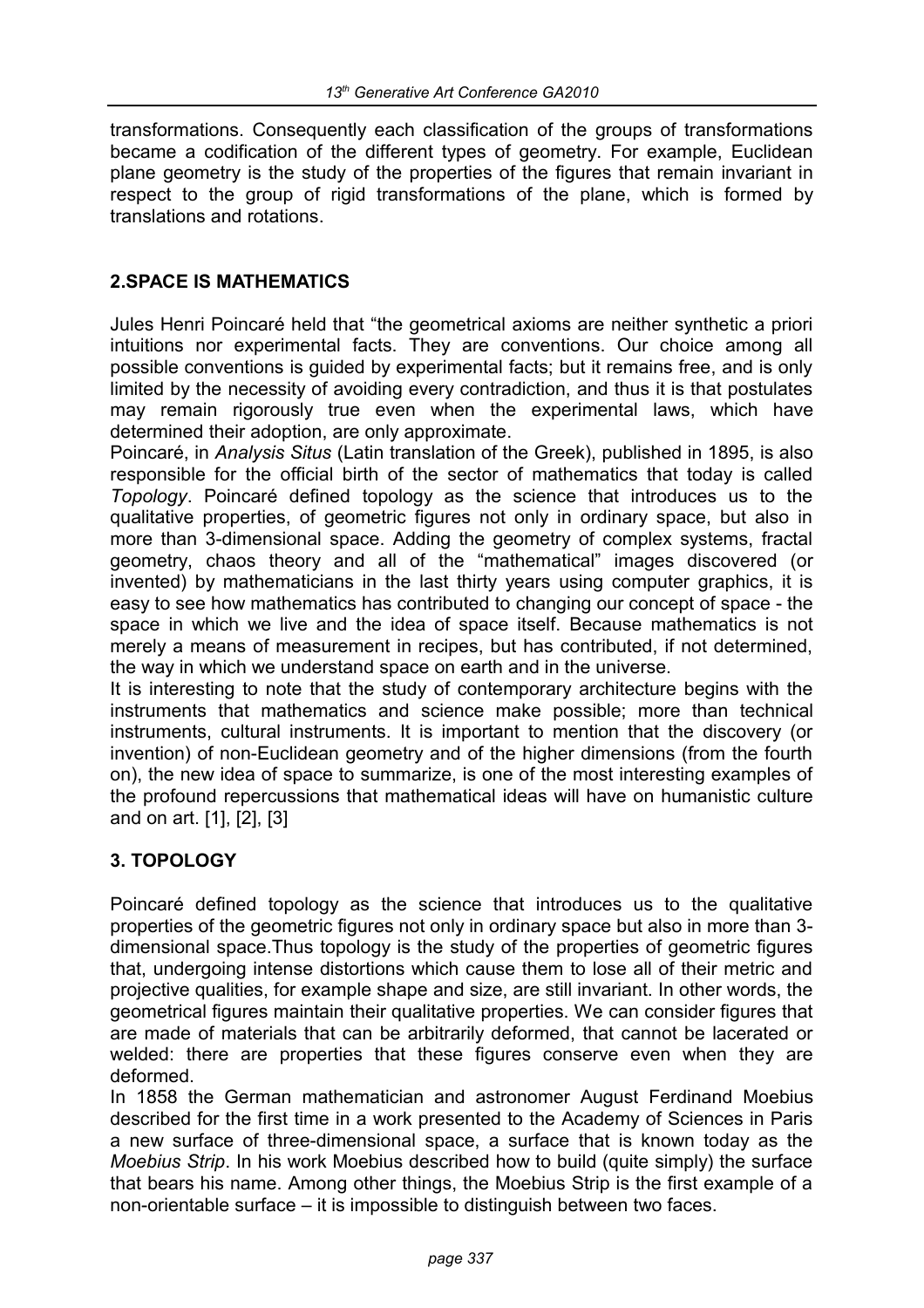Artists and architects sensed some of the topological ideas in the past decades, first by artists, then much later by architects. These shapes, that so interested Max Bill in the 1930s [4], could not go unnoticed in architecture, although it took some time: until the diffusion of computer graphics, which allows the visualization of the mathematical objects discussed, thus giving concrete support to the intuition which otherwise, for the non-mathematician, is hard to grasp.

#### **4. INTERNATIONAL VENICE ARCHITECTURE EXHIBITION 2004**

The theme of the exhibition in Venice was *Metamorph*.

"Many of the great creative acts in art and science can be seen as fundamentally metamorphic, in the sense that they involve the conceptual re-shaping of ordering principles from one realm of human activity to another visual analogy. Seeing something as essentially similar to something else has served as a key tool in the fluid transformation of mental frameworks in every field of human endeavour. I used the expression `structural intuitions' to try to capture what I felt about the way in which such conceptual metamorphoses operate in the visual arts and the sciences. Is there anything that creators of artefacts and scientists share in their impulses, in their curiosity, in their desire to make communicative and functional images of what they see and strive to understand?

The expression `structural intuitions' attempts to capture what I tried to say in one phrase, namely that sculptors, architects, engineers, designers and scientists often share a deep involvement with the profound sense of involvement with the beguiling structures apparent in the configurations and processes of nature - both complex and simple. I think we gain a deep satisfaction from the perception of order within apparent chaos, a satisfaction that depends on the way that our brains have evolved mechanisms for the intuitive extraction of the underlying patterns, static and dynamic."

These are the words of Martin Kemp, an art historian specialized in the relationship between art and science, published in *Focus* ([5], one of the volumes that make up the catalogue of the 2004 Venice International Architecture Exhibition.

 In his article Kemp writes mainly about architecture. The image accompanying Kemp's article is a project by Frank O. Gehry, an architect who obviously cannot be overlooked when discussing modern architecture, continuous transformation, unfinished architecture, and infinite architecture.

 Kurt W. Forster, curator of the exhibit, discusses the great complexity, the enormous number of variations developed through essential technological innovations, the continuous surfaces in transformation. He cites Ian Stewart's article entitled *Nature's numbers: discovering order and Pattern in the Universe* (1995). Some key words: pattern, structure, motif, order, metamorphosis, variations, transformations, mathematics [6].

Forster observes on Gehry's work: "What really interests Gehry is the process, in the sense of dynamic process used to achieve a structural and aesthetic result." These words, projects and ideas at the 2004 Exhibition were visually closely connected to the ties between mathematics, architecture, topology I am writing about. The layout of the pavilion of the Venice Exhibition was assigned to two famous architects: Hani Rashid and Lise Anne Couture. In an article for the catalogue entitled *Asymptote, the Architecture of Metamorph*, they summarized their project as follows: [7]

"Asymptote's transformation of the *Corderie* emerged from computer-generated morphing animation sequences derived from utilizing rules of perspective geometry with the actions and dynamics of torquing and `stringing' the space of the *Corderie*."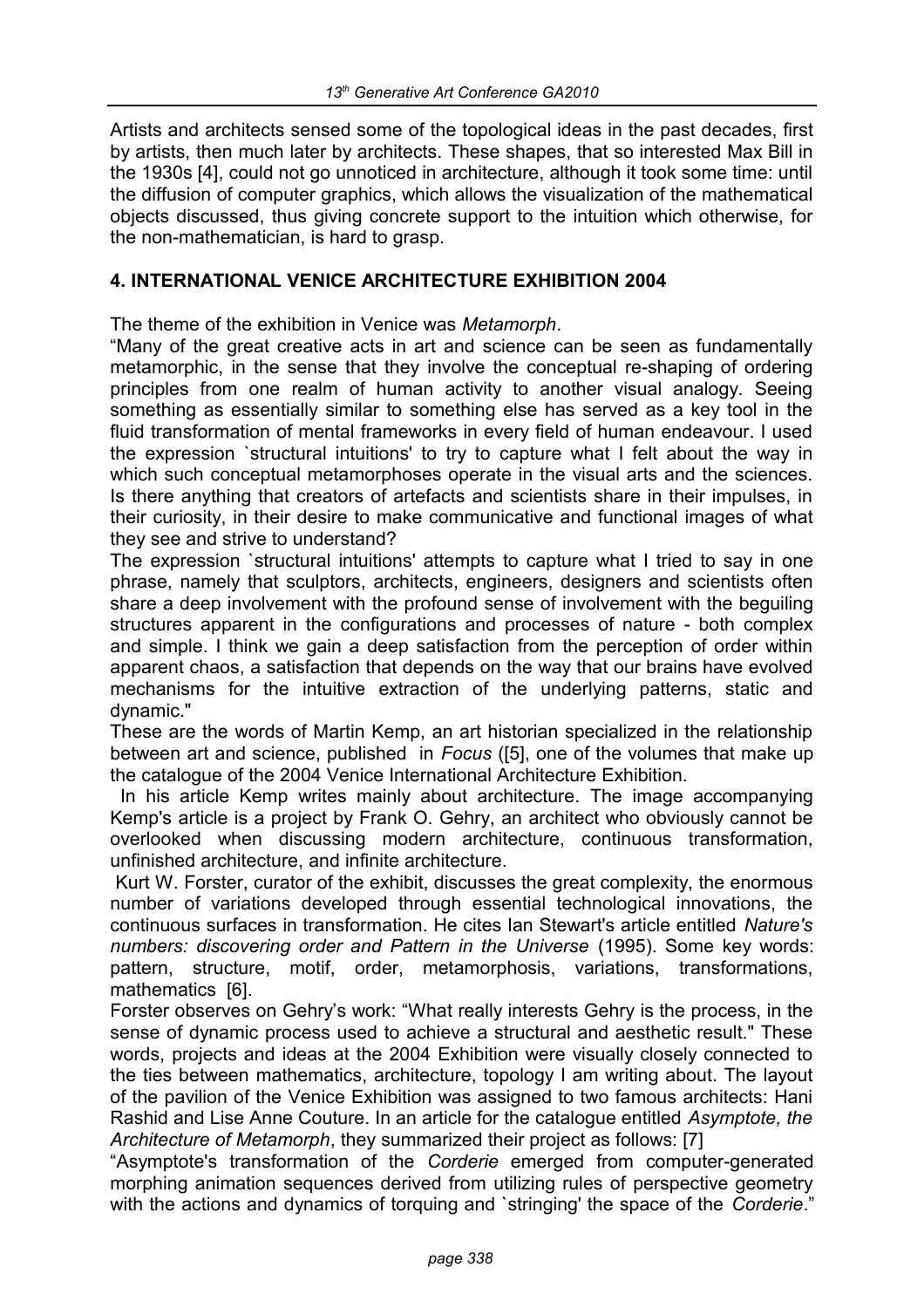One of the studies of the layout was described quite significantly as follows: "Study of the topological surface that develops in the space of the *Corderie* and determines the movements and the curvatures used in designing levels."

In 1992 the architect Eisenmann (who won the *Leone d'Oro* for his architectures at the 2004 exhibition) and his collaborators projected a skyscraper in Berlin, the *Max Reinhardt Haus*. The structure of the enormous building is based on the topological surface, the Moebius strip. In 1993 Ben van Berkel planned and built the *Moebius House*. So these two projects held the place of honour in the large hall of the *Corderie*, as if a reminder of an important step in contemporary architecture, in the idea of transformation, of metamorphosis. An explicit reference to topology.

Until a few years ago these were utopic projects - and many still are; architects enjoyed creating projects that were never carried out.

#### **5. INTERNATIONAL VENICE ARCHITECTURE EXHIBITION 2008**

In the section "Istallazioni" of the Biennale di Architettura di Venezia of 2008 van Berkel e UN Studio presented a large room "Il camerino di prova" again clearly inspired in the shape of the Moebius band. An enormous structure which filled up one big hall of the Arsenale.

Always at the Biennale of 2008 there was the project of Zaha Hadid and Patrick Schumacher, subdivided between a hall in the Corderie of the Arsenale in Venice and the halls of the Villa Malcontenta, one of Andrea Palladio's most famous constructions, along the Brenta river, far away from Venice. Starting from the rigid geometric proportions of the Villa of Palladio, through a mathematical algorithm the authros realized forms in both the pre-existing buildings, the Corderie and the Villa, "a system of closed shapes whith which seduce and attract the closer world and even the most far away." [8]

 In november 2009 a new space for contemporary art and architecture was opened in Rome, the MAXXI. A project of the architect Zara Hadid who declared: [9] "First of all we had to decide if to mantain or not all the existing buildings. And after this decision we started to study the geometries which will substitute them, if they must be orthogonal, parallel or diagonal. The end result is a conjunction of lines of different geometries all present in the syte. So this is how it all began and a fluid interpreation of the space was the result."

Fluidity is one key word in contemporary architecture. And without topology, the science of continuous transformations, these new forms would have beeen difficult to imagine.

 Coming back to the Moebius band the new project for the National Library at Astana in Kazakistan is of great interest.

 Bjarke Ingels, fondatore di BIG, atelier Danese che raccoglie decine di architetti, descrive con queste parole la struttura: [10] "The design of the National Library combines four universal archetypes across space and time into a new national symbol: the circle, the rotunda, the arch and the yurt are merged into the form of a Moebius strip. The clarity of the circle, the courtyard of the rotunda, the gateway of the arch and the soft silhouette of the yurt are combined to create a new national monument appearing local and universal, contemporary and timeless, unique and archetypal at the same time."

 The ideal addition to the perfect circle will be a series of public programs that simultaneously wraps the library on the outside as well as the inside, above as well as below. Twisting the public program into a continuous spiraling path tracing the library on all sides, creates an architectural organization that combines the virtues of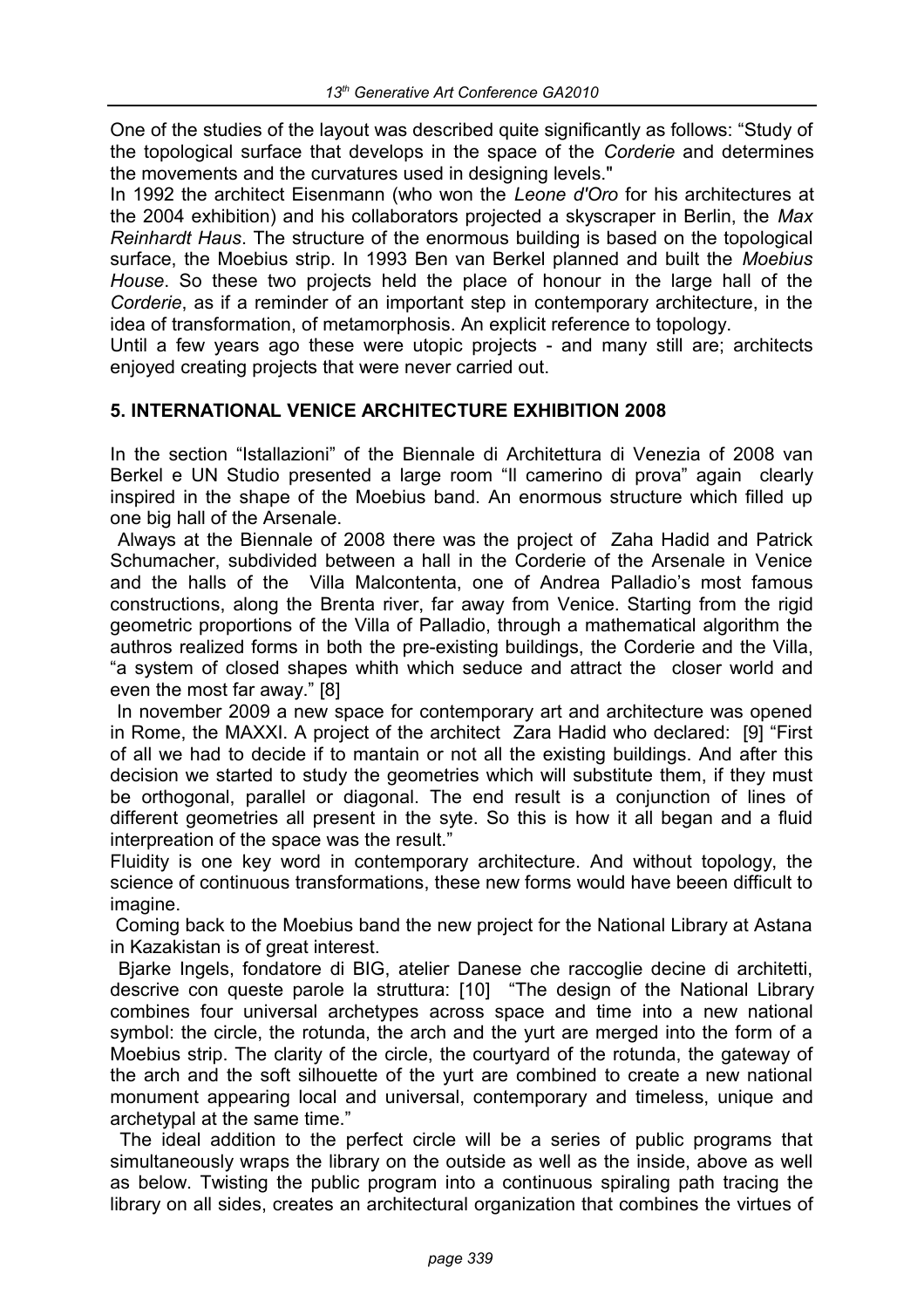all 4 complimenting models. Like a Möbius strip, the public programs move seamlessly from the inside to the outside and from ground to the sky providing spectacular views of the surrounding landscape and growing city skyline.

The 2 interlocking structures: the perfect circle and the public spiral, create a building that transforms from a horizontal organization where library museum and support functions are placed next to each other, to a vertical organization where they are stacked on top of each other through a diagonal organization combining vertical hierarchy, horizontal connectivity and diagonal view lines. By wrapping the transforming composition of spaces with a continuous skin we create a Möbius strip volume where the facades move from inside to outside and back again.

 "The envelope of The National Library transcends the traditional architectural categories such as wall and roof. Like a yurt the wall becomes the roof, which becomes floor, which becomes the wall again", said Thomas Christoffersen, the Project Leader .

# **6. TOWARD A VIRTUAL ARCHITECTURE**

In the chapter *Topological Surfaces* Alicia Imperiale writes [11]: "The architects Ben van Berkel and Caroline Bos of UN Studio discuss the impact of new scientific discoveries on architecture. And the role of topology, from the architect's perspective: "Topology is the study of the behaviour of a structure of surfaces which undergo deformations. The surface registers the changes in the differential space-time leaps in a continuous deformation. This entails further potential for architectural deformation. Continuous deformation of a surface can lead to the intersection of external and internal planes in a continuous morphological mutation, exactly like in the Moebius Strip. Architects use this topological form to design houses, inserting differential fields of space and time into an otherwise static structure".

Naturally some words and ideas are changed in switching from a strictly scientific field to an artistic and architectonic one. But this is not a problem, nor a criticism. Ideas move freely and each person has the right to interpret and attempt, as with topology, to capture the essence.

Imperiale continues regarding the Moebius Strip:

 "Van Berkel's house, inspired by the Moebius Strip (*Moebius House*), was designed as a programmatically continuous structure, that combines the continuous mutation of the dialectic sliding couples that flow into each other, from the interior to the exterior, from the activity of work to that of free time, from the fundamental to the non-fundamental structure."

During the same period Peiter Eisenman was designing the *Max Reinhardt Haus* in Berlin [12].

"The building, composed of arches, made up of intersecting and overlapping forms, presents a unified structure that separates, that compresses, transforms and finally comes back together on the horizontal plane at the height of the attic. The origin of the form is represented in the Moebius Strip. Just as the Moebius Strip folds two sides into one surface by folding on itself, the Max Reinhardt Haus denies the dialectic tradition between internal and external and confuses the distinction between public and private."[11]

In 2001 Di Cristina edited a book on *Architecture and Science* [13]. In her introduction *The Topological Tendency in Architecture* Di Cristina clarifies that

"The articles bear witness to the interweaving of this architectural neo-avant-garde with scientific mathematical thought, in particular topological thought: although no proper theory of topological architecture has yet been formulated, one could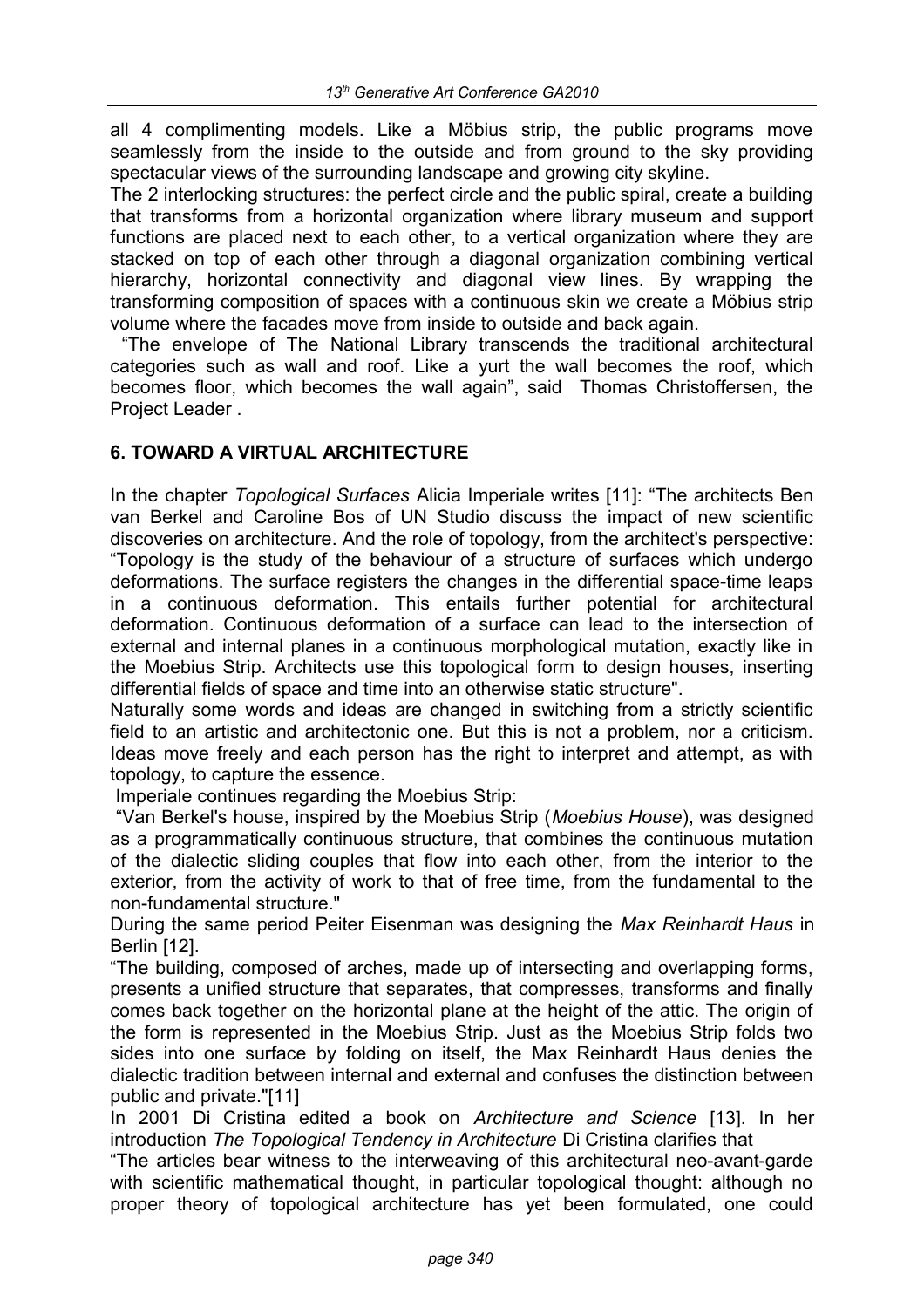nevertheless speak of a topological tendency in architects at both the theoretical and operative levels. What mainly interests architects theorizing the logic of curvability and pliability is the significance of the "event", of "evolution", of "process", or the innate dynamism in the fluid and flexible configurations of what is now called *topological architecture*.

# **7. CONCLUSIONS**

Topological architecture means that *dynamic variation* of form, facilitated by information technology, by computer-assisted design, by animation software. The topologification of architectonic forms according to dynamic and complex configurations leads architectural design to a new and often spectacular plasticity, in the footsteps of the Baroque or organic Expressionism."

 Stephen Perrella, one of the most interesting *virtual* architects, describes *Architectural Topology* as follows: [14]

 "Architectural topology is the mutation of form, structure, context and programme into interwoven patterns and complex dynamics. Over the past several years, a design sensibility has unfolded whereby architectural surfaces and the topologising of form are being systematically explored and unfolded into various architectural programmes. Topological "space" differs from Cartesian space in that it imbricates temporal events-within form. Space then, is no longer a vacuum within which subjects and objects are contained, space is instead transformed into an interconnected, dense web of particularities and singularities better understood as substance or filled space.

This nexus also entails more specifically the pervasive deployment of teletechnology within praxis, leading to an usurping of the real (material) and an unintentional dependency on simulation." Observations in which ideas about geometry, topology, computer graphics, and space-time merge. Over the years the cultural nexus has been successful: new words, new meanings, new connections.

# **REFERENCES**

[1] Emmer, M. 2004, *Mathland: from Flatland to Hypersurfaces*, Boston: Birkhäuser;

[2] Emmer, M. 2007, *Visibili armonie: arte, teatro, cinema, matematica*, Torino: Bollati Boringhieri.

[3] Emmer, M., 2009, *Bolle di sapone tra arte e matematica*, Torino: Bollati Boringhieri. Award best Italian Essay, Viareggio 2010.

[4] Emmer, M. (ed.) 1993*, The Visual Mind: Art and Mathematics*, Boston: MIT Press.

[5] Kemp, M., 2004, *Intuizioni strutturali e pensiero metamorfico nell'arte, nell'architettura e scienza*, in [6], p. 31-43.

[6] Forster, (ed.) 2004, *Metamorph, 9 Mostra Internazionale di Architettura, Trajectories*, Venezia: Marsilio editore, 252.

[7] Couture, L. A. & Rashid, H., 2004. Asymptote > L'architettura di Metamorph. In K. W. Forster, (ed.) *Metamorph, 9 Mostra Internazionale di Architettura:* 8-13. Venezia: Marsilio Editore,

[8] Hadid Z. & Schumacher P., 2008 , *Lotus*, in Betsky A. (ed.), *Out There. Architecture beyond Building, 11 Mostra Internazionale di Architettura*, Venezia: Marsilio Editore, p. 90-95.